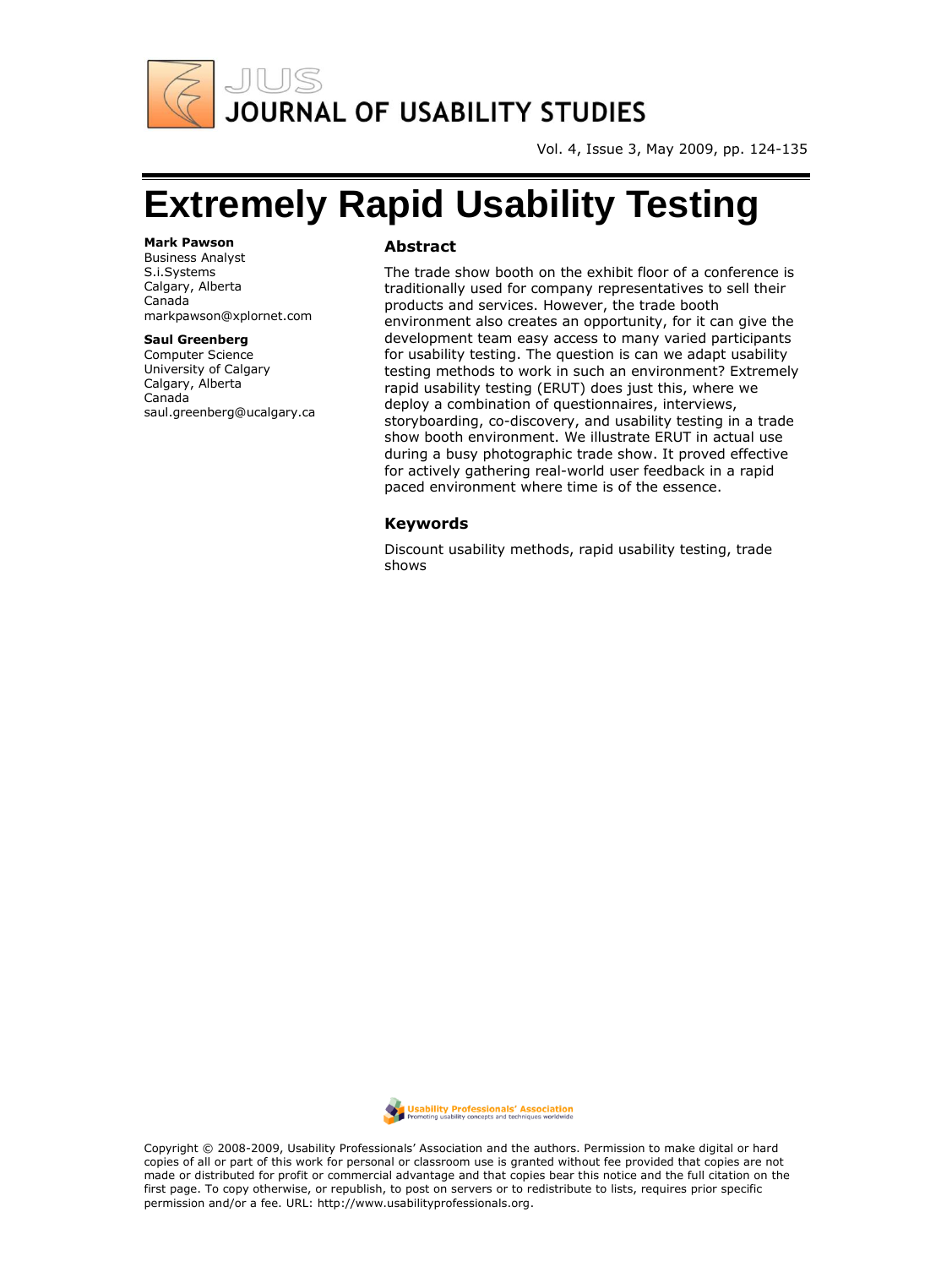## **Introduction**

Traditional usability testing typically occurs in a laboratory-like setting. Participants are brought into the test environment, a tester provides tasks to the participants, and the participants are instructed to "think aloud" by verbalizing their thoughts as they perform the tasks (e.g., Dumas & Reddish, 1999; Nielsen, 1996). Observers watch how the participants interact with the product under test, noting both problems and successes. While a typical usability test normally takes at least one hour to run through several key tasks, it can take many days or weeks to set up (e.g., lab and equipment set up, protocol preparation, recruitment, scheduling, dealing with no-shows, etc.). The key problem is that it may be quite difficult and/or expensive to motivate people—particularly domain experts—to participate in such a study. While this can be mitigated by running the test in the domain expert's workplace, this introduces other significant problems, such as disruptions to the expert's actual work.

Another possibility is to use a trade show as a place for conducting usability tests, especially for new versions of a product that would naturally fit a trade show theme. We can consider the benefits of a trade show in light of Dumas and Reddish's (1999) following five characteristics of usability testing:

- 1. The primary goal to improve the usability of a product…
- 2. Participants represent real users,
- 3. Participants do real tasks,
- 4. You observe and record what participants do and say and
- 5. You analyze the data and recommend changes

A trade show emphasizes characteristics 1, 2, and 3. Characteristic 2 is the one that is maximized: there is a plethora of potential participants, all very real users with domain expertise, not only present but likely willing to participate in the usability test. They should be highly motivated to try out, and thus test, new product versions. Their attendance means they have a large block of time for doing so. Next, a trade show setting sets the scene for characteristic 1 because trade shows largely concern advertising, familiarizing, and ultimately selling a product to potential customers. Product features, usefulness, and usability dominate discussions between participants and those manning the booth. For characteristic 3, participants are engaged by the theme of a trade show, they could easily reflect upon the actual tasks that they would want to perform on a product or critique the tasks they are being asked to do. In turn, the feedback gained is likely highly relevant to real-world use.

Yet there are issues. A trade show is not a laboratory, nor is it a workplace. Trade shows are crowded and bustling venues, where vendors compete with others to attract people to their booths. A trade show exhibit booth is a hectic, noisy, cramped space that exists for three days and could be visited by 500 people or more. Booth visitors can be users, competitors, students, or future customers. Each visitor may spend anywhere from one minute to 60 minutes in a booth. Distractions are rampant. This is not a typical usability test environment! This makes characteristics 4 (observe and record) and 5 (analyze) more problematic for the evaluator and constrains the kinds and number of tasks (characteristic 3) that can be done. Yet for companies with limited time and resources to get their product to market, a trade show could offer a realistic way to gather a broad brush of domain experts in one place for product testing.

Of course, there are evaluations methods within human computer interaction (HCI) that others developed for time and resource limited environments (e.g., Bauersfeld & Halgren, 1996; Gould, 1996; Marty & Twidale, 2005; Millen, 2000; Thomas, 1996), but none specifically address the trade show setting. Gould (1996) was perhaps the earliest advocate of rapid testing. He describes a plethora of highly pragmatic methods that let interface designers quickly gather feedback in various circumstances. His examples include placing interface mockups in an organization's hallway as a means to gather comments from those passing by and continually demonstrating working pieces of the system to anyone who will take the time to watch. The advent of quick and dirty usability testing methods in the mid 90s formalized many of these processes. Each method was an attempt to decrease the cost of the test (time, dollars, resources, etc.) while maximizing the benefit gained (e.g., identifying large problems and effects, critical events, and interface compliance to usability guidelines, etc.) (Nielsen, 1994;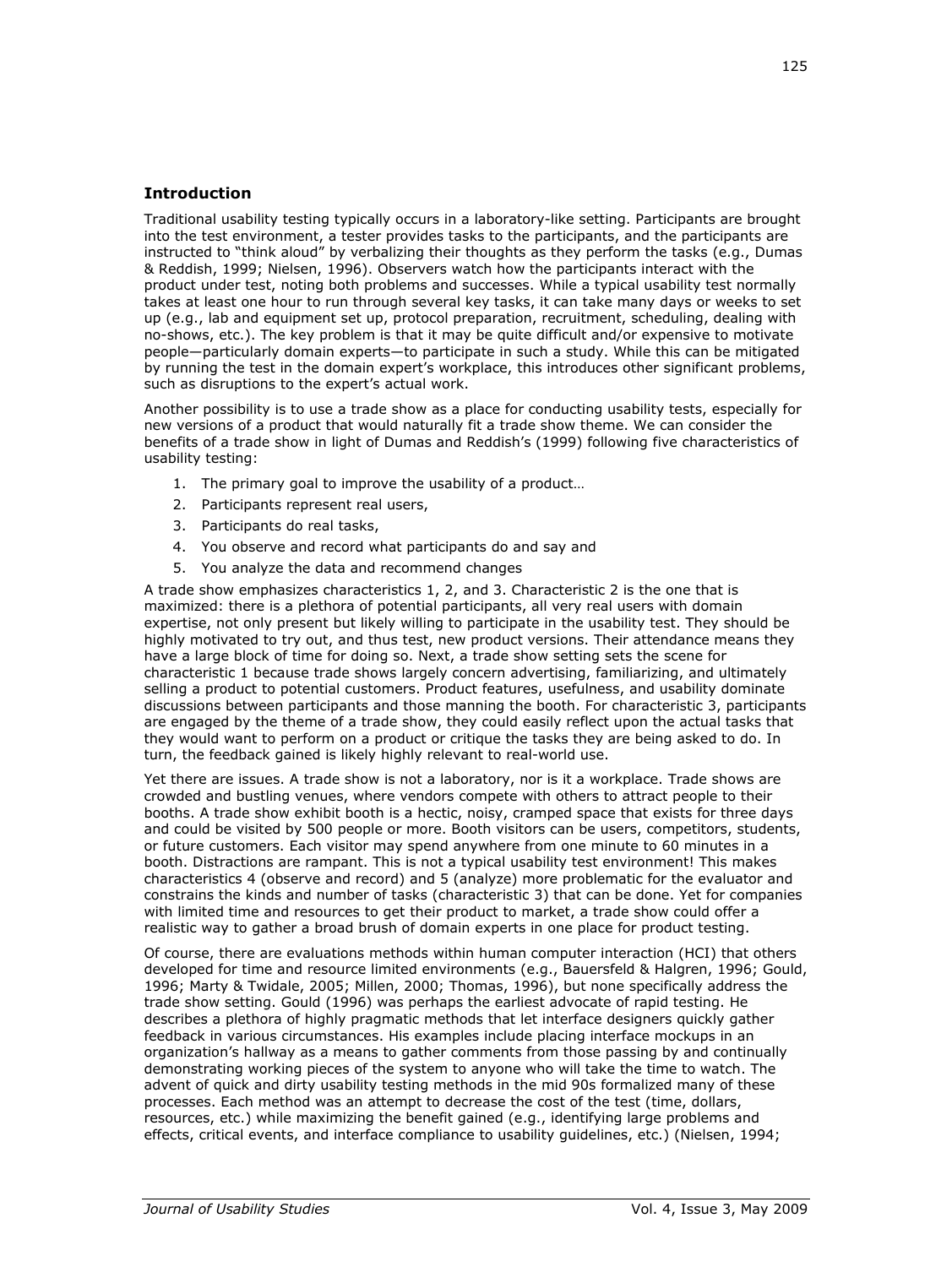Thomas 1996). Other methods were developed to specific contexts. For example, Marty and Twidale (2005) described a high-speed (30 minute) user testing method for teaching, where the audience can "understand the value of user testing quickly, yet without sacrificing the inherent realism of user testing by relying solely on simulations." Millen (2000) discussed *rapid ethnography*, a collection of field methods tailored to gain a limited understanding of users and their activities within the constraints of limited time pressures in the field.

No method specifically addressed running rapid usability tests in a busy trade show or conference exhibit hall booth. The question remained, how can we use the trade show as a place for conducting usability tests? Consequently, our goal was to see if we could adapt and modify existing usability testing methods to the trade show context, which we called e*xtremely rapid usability testing* (ERUT). Our experiences with ERUT involved a pragmatic combination of HCI evaluation techniques: questionnaires, co-discovery, storyboarding, and observational think-aloud tests. It was an example of taking formative testing methods and applying it to a particular context of use. We wanted to exploit the "best" of each method, i.e., the portion that delivers the maximum amount of information within the severe limitations of the trade show. ERUT is not a formal or exhaustive usability evaluation of a product, nor a replacement for other methods. Rather, ERUT applies and mixes various informal discount methods to provide insights into the usefulness and usability of primary product features.

ERUT developed opportunistically. This paper's author, Mark Pawson, and another colleague were invited by Athentech Inc. of Calgary Alberta to attend the PDN PhotoPlus show in New York to perform rapid usability tests on the Perfectly Clear® digital imaging enhancement software. Pawson already worked as a usability evaluator, and both he and his colleague were experienced in working trade booths from a marketing perspective. We developed ERUT to quickly gather real-world feedback about the usability and usefulness of this product and to shed significant light on whether Athentech's *unique selling proposition* resonated with the customer.

In the remainder of this paper, we describe our experiences developing and using ERUT to evaluate Perfectly Clear® at the PDN PhotoPlus trade show. We caution that ERUT as described here is a case study of our experiences and the lessons we learnt, rather than a rigid prescription of how to do usability testing in a trade show environment. That is, it can be seen as a starting point for practitioners to adapt usability testing to their own trade show settings.

## **The Product and Context**

Athentech states that Perfectly Clear Pro® is a digital image enhancement software designed to correct a digital photo to match what the human eye sees when the picture was taken. Without getting into technical details, Athentech developed a process that overcomes camera limitations and produces photos that yield what the photographer saw when capturing the image.

Athentech licenses this technology to photographic labs and to industry leaders such as Fuji, Blacks, Ritz, and Walgreens for use in kiosks and mini-labs. They also wanted to enter the professional consumer market. To this end, Athentech regularly attended trade shows to understand the problems photographers face with digital imaging and with existing software tools on the market. They then developed Perfectly Clear Pro® as their first venture into developing a product for the professional and serious amateur photographers.

In our specific case, Athentech was keen to take an alpha version of Perfectly Clear Pro® to PhotoPlus, a major trade show and exposition whose tag line is "...to be on the cutting edge of what's happening in photography and imaging" ([http://www.photoplusexpo.com\)](http://www.photoplusexpo.com/). However, Athentech had not yet performed any usability evaluations. They believed the show represented a tremendous opportunity not only to get their product in front of many potential customers in a very short time but to try to understand where the alpha version succeeded and failed.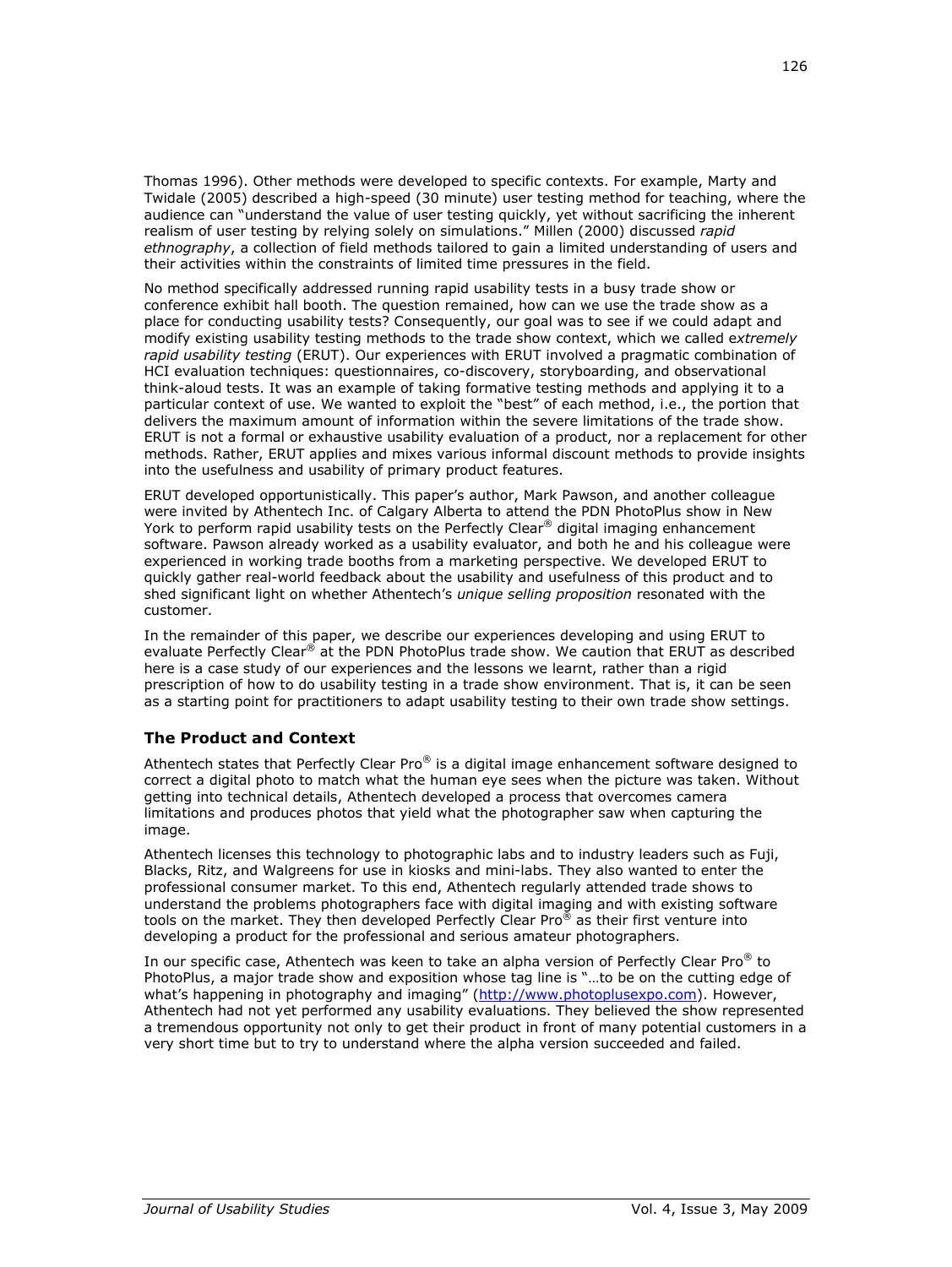From prior experiences, we knew that running usability tests in a booth would be quite different from the usual evaluation setting.

- The trade show had strict daily closing times, which meant testing after show hours would not be possible.
- The environment was noisy. While Athentech had chosen a closed booth with a section cordoned off for testing, cordoning was done via curtains.
- Participant selection would be haphazard, as it depended on who we could attract from the general conference milieu.
- Testing time was very limited. Past experience with booth visitors indicated that having 15-20 minutes of a participant's time would be generous. Although some participants would perhaps stay longer, most would fit this in-between talks and visits to other booths.
- Time to immediately reflect on particular study results was limited due to the need to process as many people as possible within the three day duration of the show.
- From the participant's perspective, usability testing was only one purpose—the lesser purpose—of the booth. When a visitor stressed business needs over a desire to be a test participant, the tester would have to rapidly switch from wearing a usability testing hat to a sales hat.

A testing regime has to be fluid in order to respond to these constraints. Consequently we designed ERUT to focus on the following two primary objectives:

- Assess the usefulness of the core functionality of a product, i.e., was the product's unique selling proposition solving a problem that a majority of customers wanted solved?
- Find major usability problems in the core functionality.

While this meant that some aspects of the software would be ignored, we hoped that ERUT could determine the usefulness and usability of the core product.

## **Methodology Details**

The following sections discuss the booth setup; recruiting participants; questionnaires; choice of tasks; co-discovery, think aloud, and active intervention techniques; and storyboarding for recording results.

## *Booth Setup*

The trade booth doubles as both a marketing venue and the usability testing area. While it is possible to have two separate booths, we believe a single one is best as it is the product marketing that attracts the participants (discussed shortly). Still, it is important to isolate the testing area from the direct flow of the convention crowd, perhaps by partitioning the booth into two areas: an outer booth for marketing and an inner booth for testing. Without an isolated quieter area, the evaluator runs considerable risk of introducing interactions and distractions in the booth between test participants and those wandering in and out of the booth (IXDA 2007).

In our case, PhotoPlus attracted huge crowds with over 27,000 registered participants. To adjust the flow of potential participants and to isolate the test area, we set the booth walls up around the outside perimeter of the allotted booth area assigned to PhotoPlus. The outside of the booth walls were hung with promotional posters and sample pictures of Perfectly Clear® technology, as illustrated in Figure 1. We then created a doorway into the inner booth, which became the test area as illustrated in Figure 2. As discussed below, the Athentech marketing representative would then feed participants through this doorway when we were able to receive them.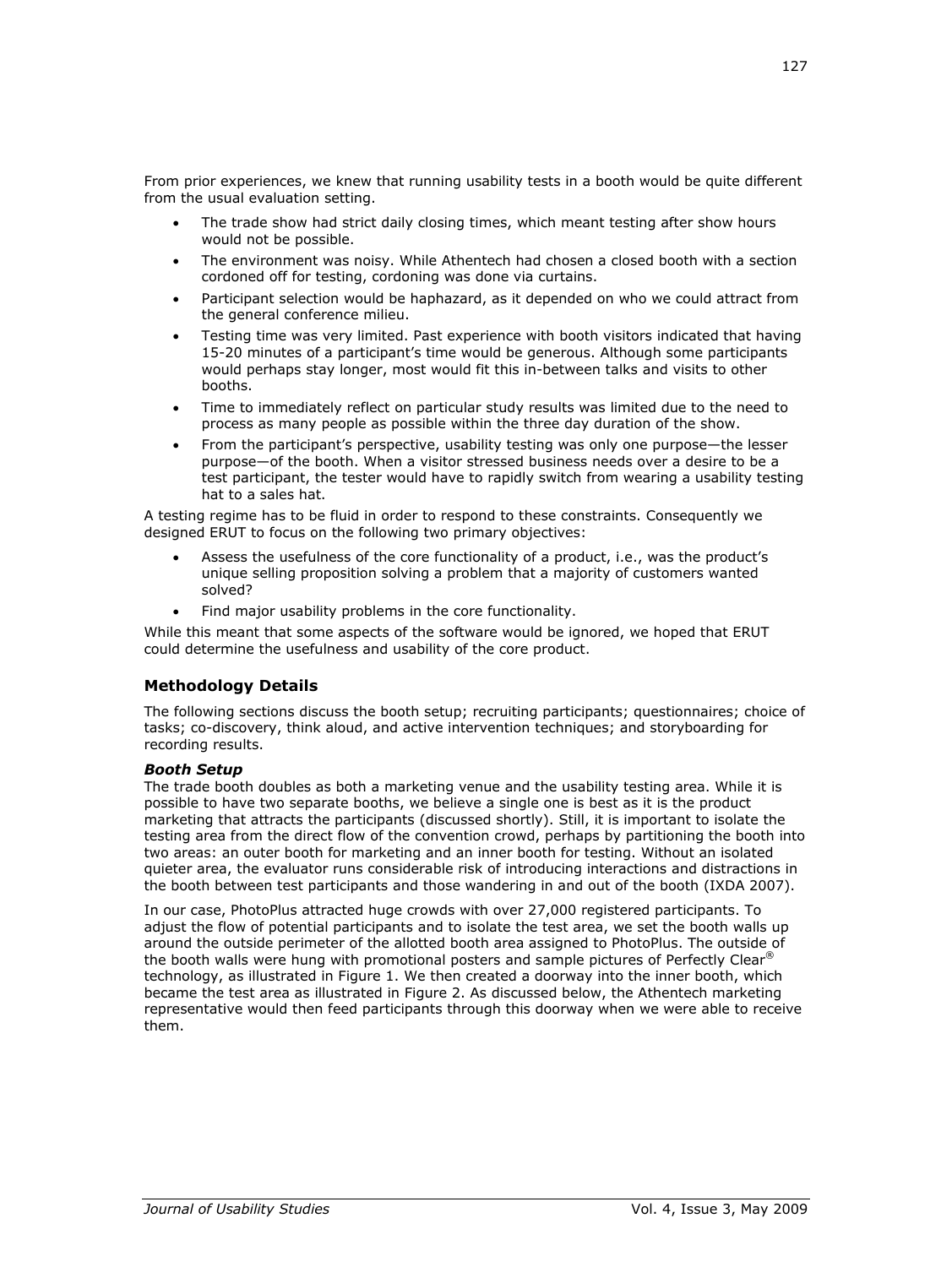

Figure 1. The booth's exterior, used for product promotion and marketing. Note the doorway to the interior testing area on the right.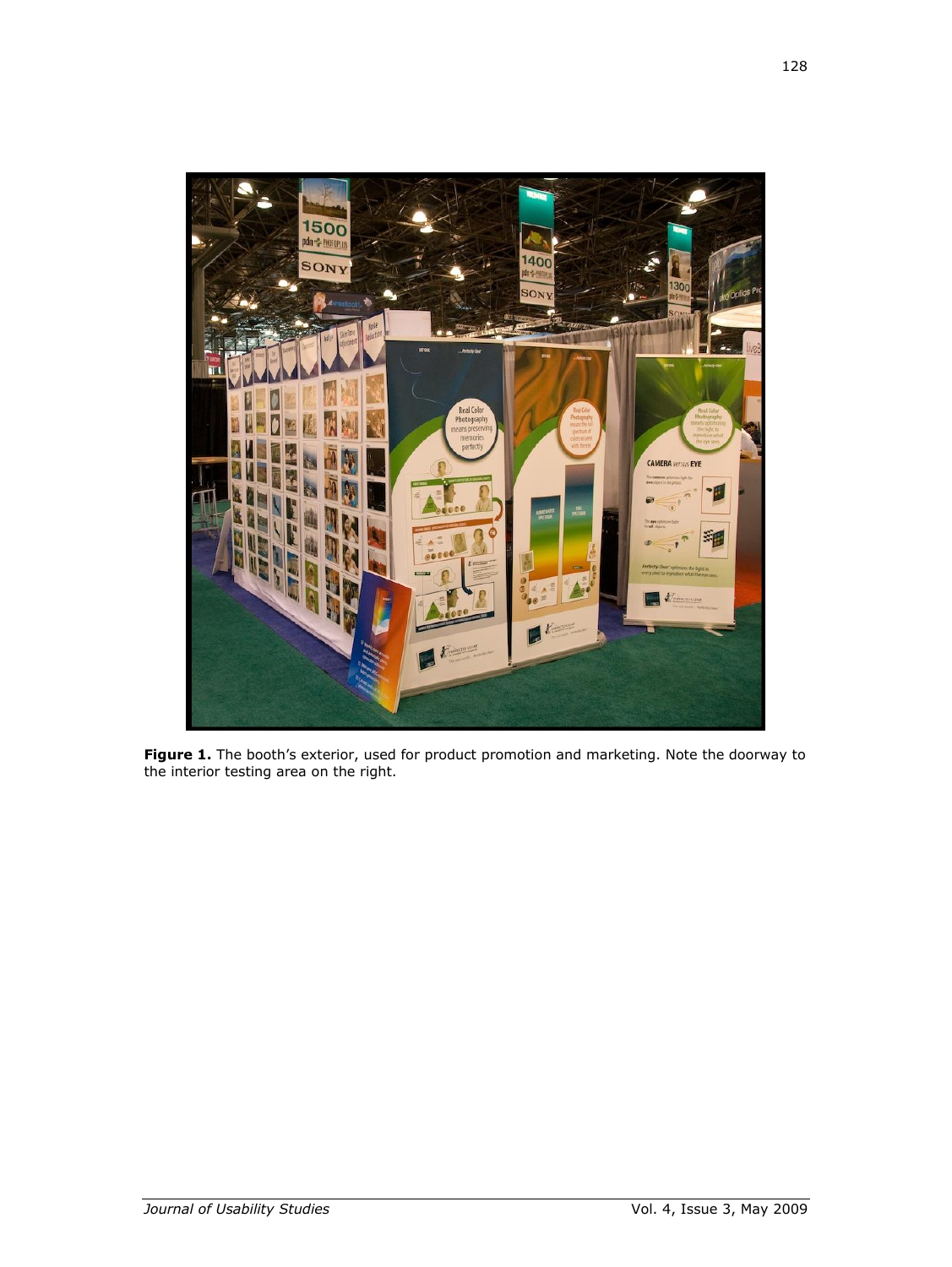

**Figure 2.** The booth's interior, used as a testing area.

#### *Recruiting Participants*

The trade show offered ease of access to a large variety of domain experts and potential customers in one place. The question was how do we recruit these people given the large number of other booths competing for their attention?

In our case, the attractant was the pictures that hung on the booth wall exteriors that displayed the before and after effects of the Perfectly Clear® technology (Figure 1), and the unique selling proposition delivered by the Athentech representative working the front of the booth. The Athentech representative served as our gatekeeper. He invited interested potential customers to test the product, while controlling the flow into the testing area.

Interested attendees typically asked a booth representative for a demonstration. While many booths provided such demonstrations, our representative explained that the product was still in its early stages and that only those people willing to participate in usability test could try it. Those who volunteered to participate in usability testing were then invited into the booth on a first come, first served basis. Participants felt that they were in control of this process, for it came out of their desire to try the system. To make this work, much of the preliminary process that precedes a usability study was discarded. For example, we did not use written consent forms, nor did we offer incentives to have people participate in the usability testing (although we did give participants gifts of all-natural chocolate from the Amazon rainforest). Certainly, the issue of consent has to be revisited both to inform the participant more clearly and for organizational liability; the question is how to do such consent effectively within this context.

Of course, we could not handle all possible participants due to time constraints. Yet those who could not participate were not necessarily lost opportunities. We scanned in contact information from the badges of several hundred trade show attendees who were interested in trialing (and thus evaluating) a beta copy of the product at a future time.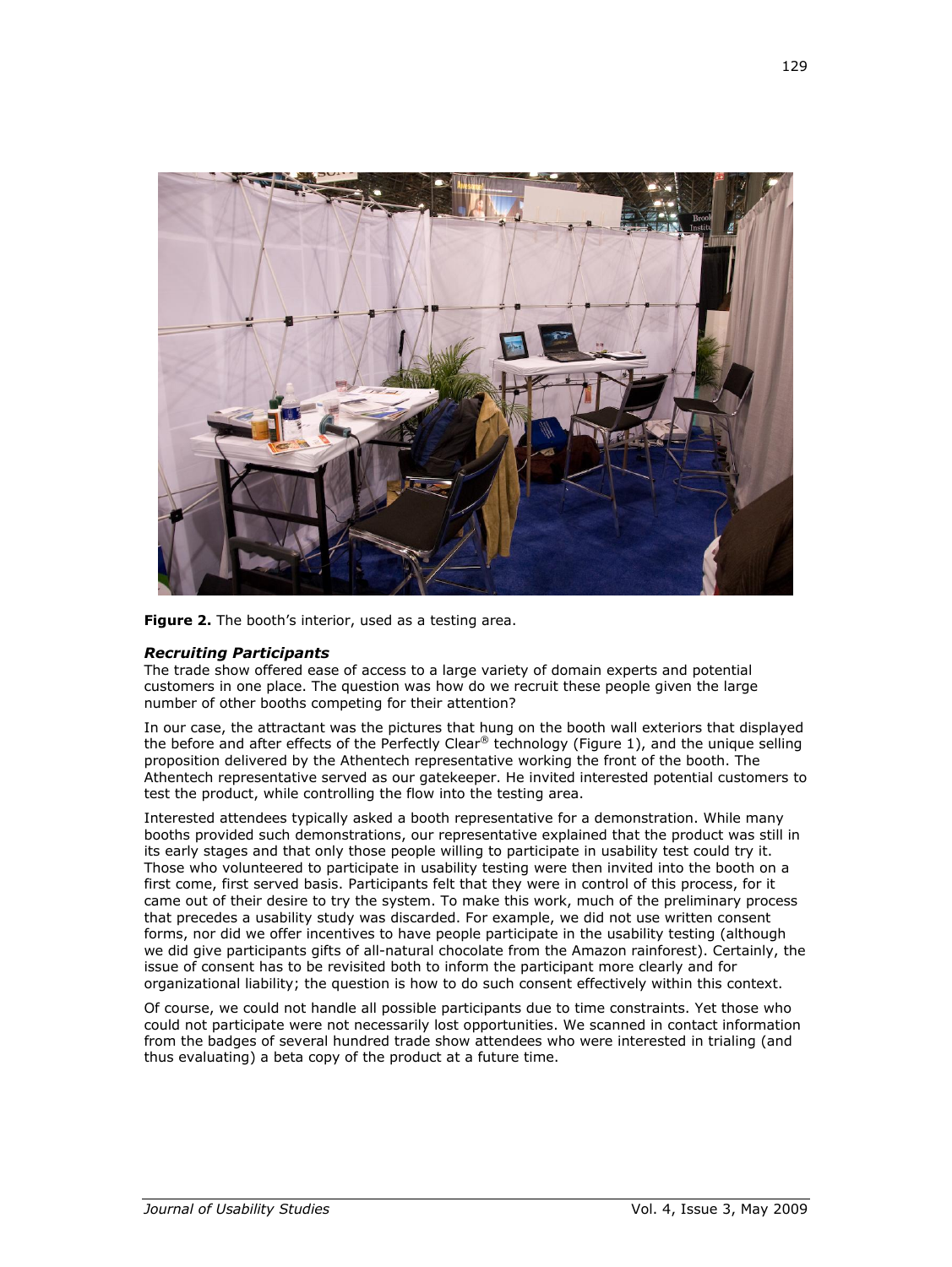### *Questionnaires*

We originally planned on a short pre-questionnaire and an optional post questionnaire (e.g., a satisfaction or a desirability survey). We knew that time would be short in the booth and that participants would be eager to get to the product, so we wanted the questionnaire to be equally short. Thus we focused only on a few key questions that the company considered critical.

Athentech's previous research had already validated that Perfectly Clear® was aligned with customer goals. Their concern was with the offerings of recent competitive products on the market. Athentech felt that those products offered a different workflow and unnecessary functionality. Athentech also thought other vendors had understated the limitations of the digital camera in capturing true images. Given this, we targeted our pre–questionnaire to simple demographics (if participants were professional or serious amateur photographers), what software tools they were currently using for their work, and what they were using these tools for.

However, there were tradeoffs. Athentech also wanted to collect additional user feedback on various topics that would help guide their future software development. This would have dramatically increased the size of the questionnaire. We were concerned that customers would be turned off; they were drawn to the usability test (which was in the spirit of trade show demonstrations) but not to the barrage of questions both before and after the test. We found it challenging to balance the questionnaire so that it met both business and testing needs while respecting the customers' short timelines and interests. As discussed later in our "Lessons Learnt" section, flexibility was the best approach. Instead of requesting this extra information as part of the written questionnaire, we worked the questions into our conversation with participants while they were doing the task. We were opportunistic: we asked questions when they fit into the flow of activity, but in the interest of time not all questions were asked.

We also found that our post-test survey questionnaire did not work in the context of the booth. The questionnaire did not fit with the natural rapport of a trade show booth. As one participant said "everything you have done up to now has been great, but this just turns me off."

#### *Choice of Tasks*

We develop three tasks ahead of time that were both unique and representative of problems we believed that potential customers wanted solved and that incorporated the unique selling proposition of Perfectly Clear®. This was a modification of an idea used by Chauncey Wilson for testing in a trade show booth (personal communication, 2007). We had planned to let participants select the most personally interesting one of these three tasks to do. We thought the choices made would give us insight on what parts of the product the participant perceived as the most useful.

However, we decided that this approach was not the best one. First, the alpha release of Perfectly Clear<sup>®</sup> was not robust enough to allow people to actually do some of these independent tasks. More importantly, Perfectly Clear® was targeting a specific task workflow, cull and image correction of photos. Athentech was in part positioning itself against its competitors who (Athentech believed) had lost sight of this basic customer need by adding layers of complexity and functionality. Consequently, we decided to concentrate only on a core task that addressed this specific workflow. If that could not be done by people to their satisfaction, then it wouldn't really matter how well they could do other tasks with the system. Therefore we spent time with Athentech learning about the specific problems photographers faced with image enhancement and how this was addressed by Perfectly Clear's<sup>®</sup> workflow. From this we created four interrelated scenarios in a photographer's language that we felt were both representational and motivational. These tasks were originally written down on 4 x 6 cards and were to be given to the participants as they completed each task. However, as in the questionnaire, we found the best way to introduce the task was as part of an informal conversation rather than by script. Hence the exact language used to introduce each of the four tasks varied between participants.

While the above may sound like normal task selection and debugging, we want to stress that the short time line forced us to reconsider our tasks. We would likely have time for people to do only a single task, and we needed to ensure that the results were extremely practical.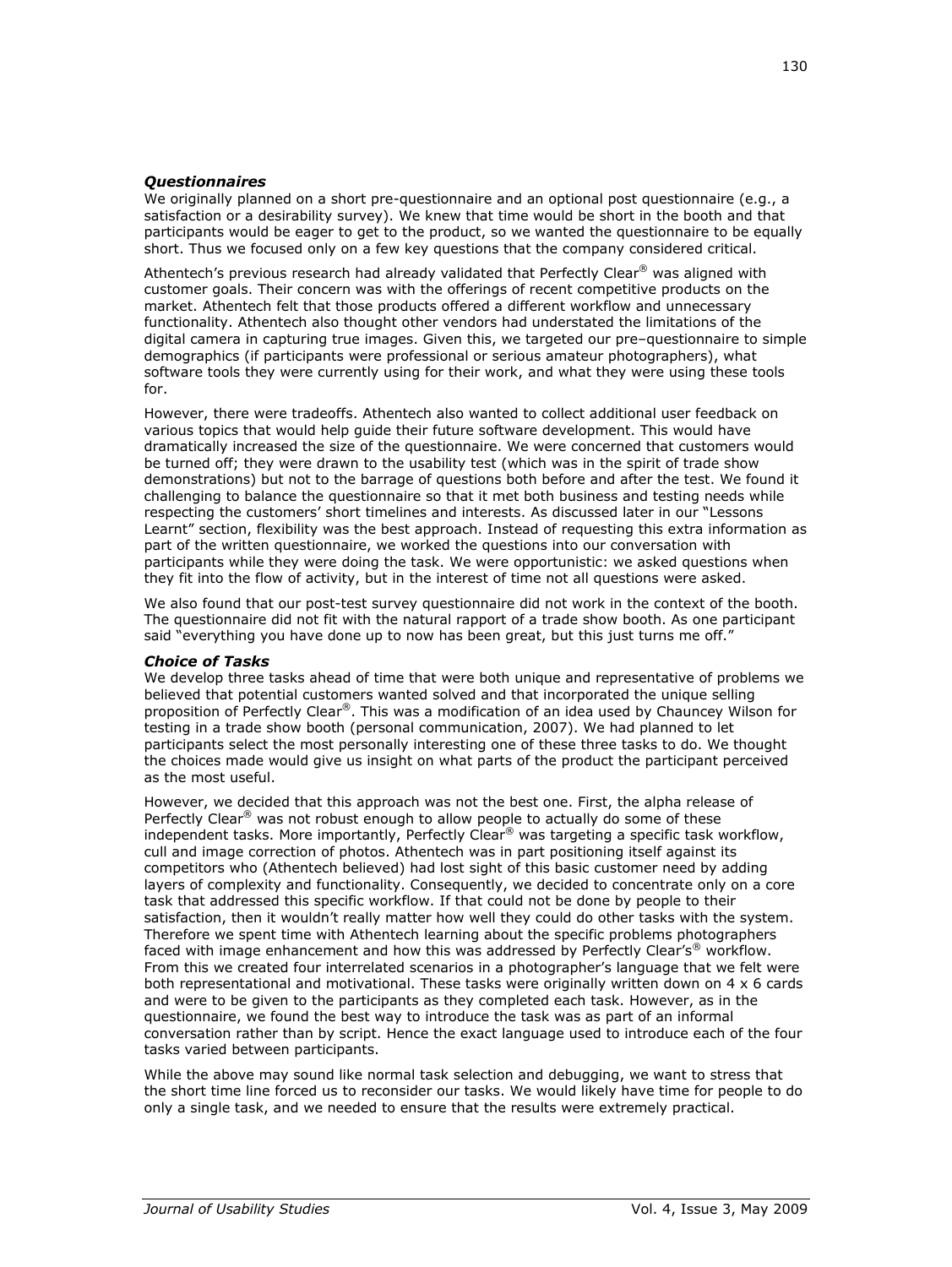### *Co-discovery, Think Aloud, and Active Intervention*

We were concerned that the trade booth could create an intimidating atmosphere for usability testing. We did not know ahead of time how the booth layout would affect participant privacy and distraction, which in turn would hamper the concentration of a single participant asked to "think aloud" while completing a task. We decided to use co-discovery, where two participants work together to complete a task. Co-discovery yields higher quality verbal communication between paired participants than single participants. The pair typically converse for their own benefit to complete the task, as opposed to a single participant who is communicating solely for the test facilitator's benefit.

In the trade show context, we felt it unreasonable to pair strangers. Instead, we looked for people who visited the booth with a friend or associates and encouraged them to be our participants. Still, we did use single participants if no pair was around at the moment. In these instances, and given the predicted short test cycles, we used active intervention in order to elicit high quality think aloud comments. Active intervention was also advocated in a Web discussion forum on usability testing at conferences (IXDA, 2007). We were somewhat surprised at how well this worked. Only once did we have to ask a participant what they were thinking, all others proved textbook examples of the think aloud technique. We surmise that this is the result of the informality of our private testing area, the relaxed trade show atmosphere of the attendees, and participants' keen interest in the product.

In practice, we gleaned equally high quality think-aloud and co-discovery comments from both individual and paired participants. We certainly observed the engagement of paired participants with each other as the research has reported. However, we also found that it was quite common for one participant to break off his conversation and attention to the task. The participant would explain her thoughts to us or ask a question, while the partner carried on alone. We used active intervention on both the single and paired participants to work in guiding questions at appropriate times.

#### *Storyboards for Recording Results*

Recording test results in the fast pace, noisy atmosphere of the trade show raises other challenges. We used a modification of an HCI discovery technique described by McQuaid, Goel, and McManus (2003) to shadow and record the "story" of library visitors. They took pictures of the visitors as they pursued their activities. They printed these pictures and overlaid acetate sheets to record their notes of what they observed. Then, they compiled these into storyboards that they hung on a wall and displayed to stakeholders.

In a similar way, we used hardcopy screen shots of Perfectly Clear<sup>®</sup> to record the story of the paths the participants took in exploring the task. To clarify, storyboarding is a prototyping technique usually used to describe an interface sequence to others. Instead, we used storyboarding for note-taking, where the visuals and annotations described the primary actions a person actually did. We did not use videotapes or screen-capture software for recording the usability results, as we would not have had the time to revisit, analyze, and reflect on these recordings. As well, we were looking for high-level vs. detailed effects. It was unclear if video analysis was worth the effort. The advantages of paper storyboards are the ease in taking notes by simply circling or numbering areas visited, adding annotations as needed, and—perhaps most importantly—the immediacy of the result. The storyboards helped us collate our notes at the end of the day and perform our analysis without having to wade through hours of video tape. However, the storyboards are by no means neat, as annotations were made in a rushed pace. Notes on interesting observations, comments made by the participants, answers to questionnaires could all end up on a storyboard and these could be hard to decipher days later. Ours had to be looked at on the same day while our memories were still fresh in our mind. Also, unlike McQuaid, Goel, and McManus' storyboards, ours were far too messy to show to stakeholders.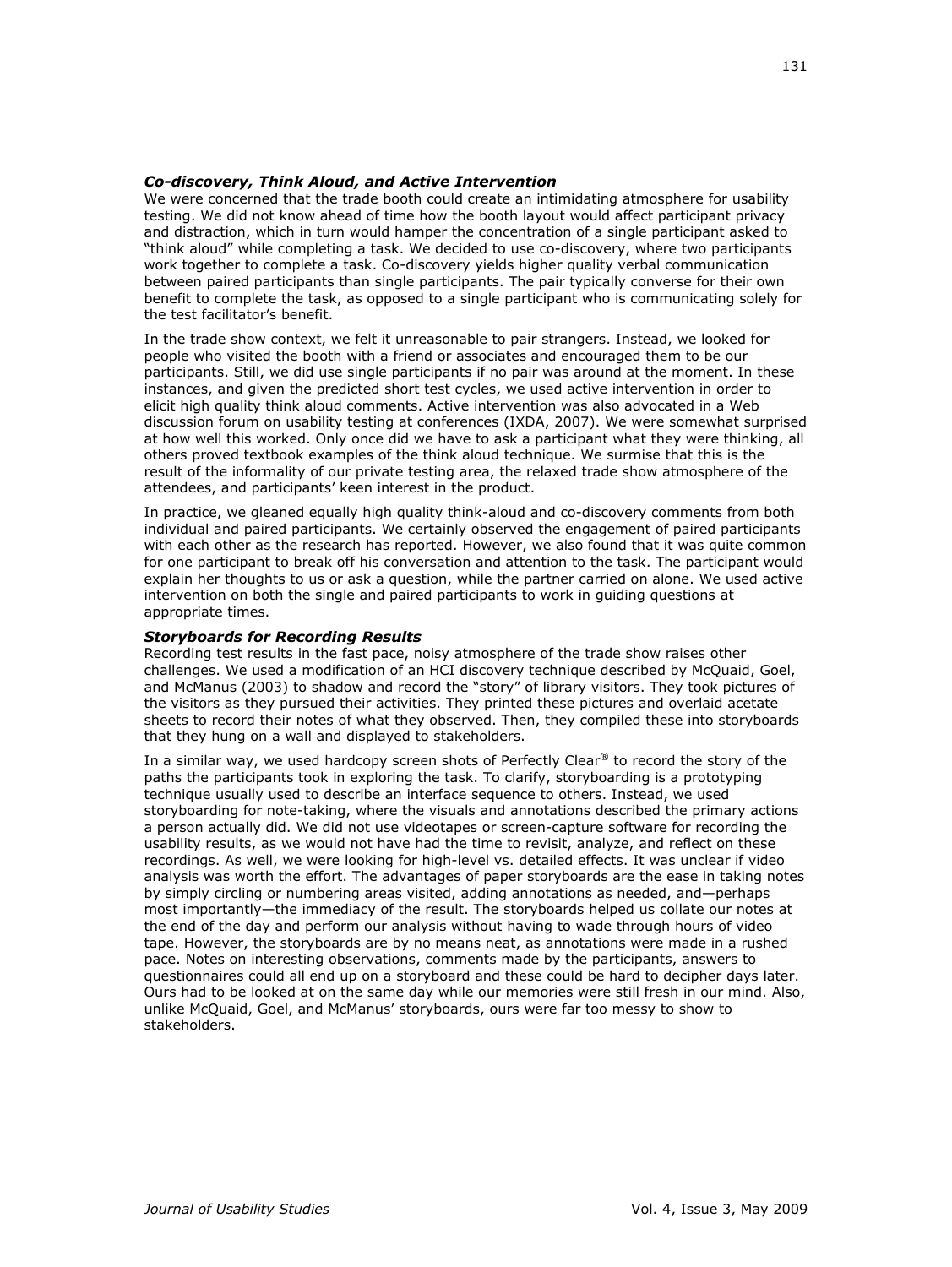## **Lessons Learnt**

While every trade show and usability testing needs differ, we offer the following lessons learned for others to consider within their context.

*Easy access to domain experts and potential customers.* Perhaps the biggest advantage of ERUT over a standard usability testing methodology is the ease of access to a large variety of domain experts and potential customers in one place. There is no time spent recruiting participants, dealing with the logistics of scheduling, or losing time due to no-show participants. These issues simply do not exist. A trade booth, if designed well, is a natural attractant for people. People are at a trade show because they want to be, and they come into a booth because they are interested in the product. Recruiting these people as study participants is just a matter of suggestion.

**Business comes first.** In a trade show environment, the business need comes first. Most companies enter trade shows for marketing, not for testing. More importantly, trade show participants are there to see products, not to test them. Thus one should not expect to do rigorous usability testing in such an environment; incomplete questionnaires and tasks are the norm, and participants may shift their attention to their personal needs vs. keeping strictly to the test regime. Yet this shift of attention is also an opportunity, as it creates a type of contextual interview around the topic of user and business needs while running the test task (it is contextual in the sense that the trade show offerings are often part of the conversation). In fact, our experience from this was that a trade show booth might be the next best thing to observing users in the context of their real environment because they are there for themselves, seeking real solutions to problems they have, and they are primarily in the booth for their own personal gain. The result is very rich customer input on their needs.

*Casual conversation over scripts and questionnaires.* The best way to engage participants was to drop the usability script and questionnaires; we used casual conversation instead. In our case, participants had a real need for automatic batch correction of their photos. Event photographers in particular were in the booth because they wanted to know how Perfectly Clear<sup>®</sup> would save them time doing hundreds of image corrections and allow them to get back to their jobs—shooting photos. They were captivated by the message that they had heard from the Athentech representative and were keen to see the software. Introducing ourselves by giving the standard "thank you for participating in our usability test..." patter and then presenting them with consent forms and a pre-test questionnaire was cold and robotic and did not fit the pace of action. Instead we worked both the business questions and the task into an exploratory conversation. This immediately engaged them, showed respect for their time, and worked with the natural flow of a trade show environment. Participants wanted to talk shop, not be treated as a test subject. They were there to get answers, not to be asked questions. By being very familiar with the questions we wanted to ask, we looked for opportunities to introduce them as part of a conversation during the testing. This was probably the greatest value of the questionnaires—they became our talking points. The questionnaires helped us pick up on important points made by the participant that otherwise could have gone unnoticed unless one is a domain expert in photography. Of course, this comes at a cost, the loss of a script means that the process is not as repeatable. Different words (and different evaluators) may motivate people differently and large chunks of the script may be omitted. This also implies that the collected data is better seen as samples rather than a consistent outcome based on repeatable instructions and tasks.

*Tasks need to be meaningful.* The actual tasks done by participants and how they are introduced may also deviate from the script. The trade show setting meant that we needed to introduce the task in a way that was meaningful to the participant. In one case, we had a pair of participants who were looking in detail at a photograph and expressed a desire to make the red colors "pop out." Perfectly Clear<sup>®</sup> corrects photos back to the true colors; artistically enhancing colors (typically done using other products on the market) is not a feature. However, the software does offer an export function. Thus we changed our task on the fly to fit the participant's expectations and workflow. Originally, our final task read, "Now you have completed your enhancements, pick your three best photos and store them as high quality JPEGs in a folder of your choice on your computer." We turned their comment around and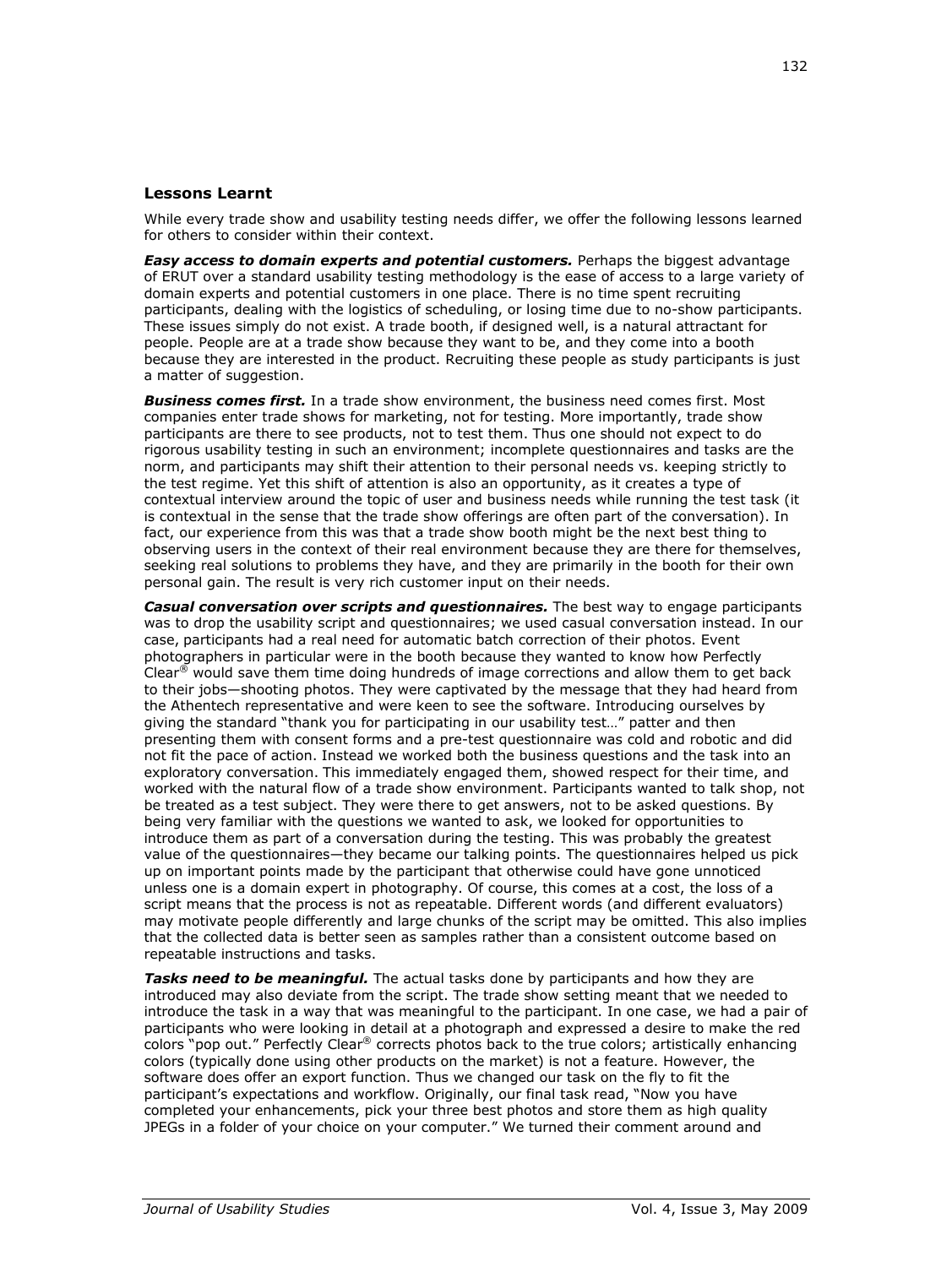simply asked them, "How would you get that photo into the software of your choice to pop out that red?"

**The test requires a narrow focus on core** *issues***.** Focusing on core issues is critical, not only because time is short (Bauersfeld & Halgren, 1996; Millen, 2000; Thomas, 1996), but because it is likely those core issues will engage participants. Another advantage of the narrow focus is that it requires all stakeholders to define what the core functionality of the product is and what they hope to gain from usability testing in such an environment.

**Interruptions are the norm.** Even though participants were in a screened inner booth, interruptions happened and had to be accommodated. An example includes participants answering their cell phone. As well, some participants had to leave partway through the test due to conference talks or catching the last train home. Unlike a normal usability test, we could not expect people to set aside a fixed block of time solely for our purposes.

Participants perceive the test primarily as a demonstration. The trade show is a place to gather materials and see demonstrations. Even though we told people they were in a usability test, they still thought of it as an opportunity to try out the system, i.e., they did not really dwell on the fact that they were in a usability test. In one case, a participant responded to a cell phone call from a colleague by saying "Yeah, I'm in a demo right now. I want to buv this software, ok bye." To keep in this spirit, our final question was "would you buy this software?" As well, participants had the opportunity to sign up to get beta-releases of the system.

*Tag teaming and active intervention.* We found the best sessions were when the two experimenters were able to tag team each other rather than working alone. Although we tried working alone, there were times when note-taking disrupted the natural conversation with the participant. Key observations could have been missed, and the participant (whose time is precious) had to wait for the note-taker to catch up. Tag teaming allowed us to engage and disengage with the participant. One of us would write notes while another would pick up with a thread of interest. Tag teaming was a better fit to the trade show atmosphere, where we could engage participants in friendly conversation rather than sitting back quietly and watching. This active intervention by a team meant that participants were always being observed, that notes were being taken, and that they could talk to us any time.

**Test time is variable.** We originally felt that 20 minutes was the maximum time that we could expect from any participant. In practice, and somewhat surprisingly, most participants stayed much longer than that because they became engaged with the system. We allowed people to stay longer than planned when this happened. This also meant that strict scheduling could not be done. Instead, our "gatekeeper" would feed us participants as we were able to receive them.

*Participant flow must be regulated.* Because no scheduling is done, we needed some way to control the flow of participants into the test area. In practice, there were times in the booth where participants were let in too soon after a test has been completed, leaving us scrambling to get prepared (we needed about ten minutes between each test to collate our results, finish up any notes, and get the material ready for the next test). The problem was that the gatekeeper was busy with his own needs (marketing) and sometimes used the departure of a participant as an (incorrect) cue that we were ready for the next one. It would have been helpful to have had a green and a red flag by the doorway for the gatekeeper's benefit (red meant busy, green is ready for more test participants).

## **Conclusion**

ERUT is a valuable adaption and combination existing methodologies to use in public trade show situations where a company exhibits its products. A wide array of actual and potential customers are coming to these exhibits of their own accord. Being able to get a product in front of them for their evaluation is very attractive, and for some companies may be the only chance to run usability tests with true domain experts. ERUT can be both effective and inexpensive. It can provide guidance to what product features really matter to customers and where major usability (and usefulness) problems exist. This information can inform business aspects of the software (i.e., the validity of the selling proposition), software development (i.e., features to include, exclude, refine), and—most importantly as usability practitioners—those key areas of the product that should be evaluated using more formal HCI techniques. ERUT can also validate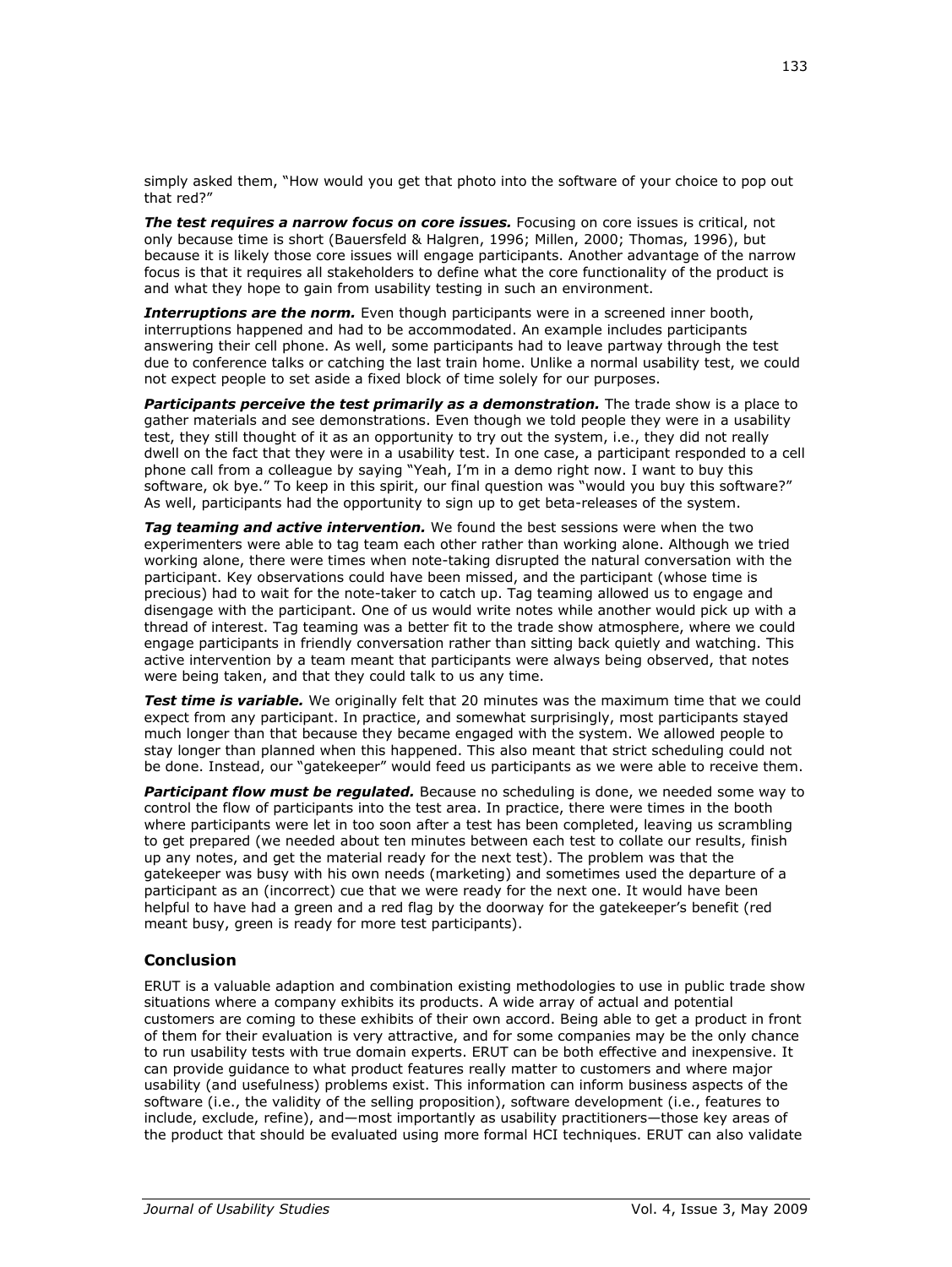learning gained from rapid field methods such as contextual interviews, or from other methods such as heuristic reviews (Thomas, 1996), or even the external validity of laboratory-based usability test results.

When working a trade booth the participant is in control of the time and its use. Expect interruptions and be fluid enough to change from a usability tester's hat to a business hat. Remember that participants are in the booth for their benefit first, so your rapport with them in regards to questionnaires and test tasks must engage them on their level. When this is done well our experience is that extremely rapid usability testing can be an effective way of gathering user feedback in a trade show environment. As a rapid method to get in front of customers and elicit feedback on product direction, it is excellent.

There are cautions. As Thomas (1996, p.112) notes, results from quick and dirty methods are "illustrative rather than definitive." This method can provide insights only into usability issues. The results are not gospel and thus one must guard against the project stakeholders who treat this as the only evaluation procedure (especially if the results are very positive). Similarly a trade booth environment can generate its own excitement and could give a false sense of product success. There are also valid arguments against discount usability methods (Cockton & Woolrych, 2002). Certainly, we need more experiences and debate within HCI regarding collecting user feedback in such environments.

## **Practitioner's Take Away**

The following are advantages and disadvantages of performing extremely rapid usability testing (ERUT) at trade shows.

#### *Advantages*

- The testing provides for a light weight, rapid gathering of good quality user feedback without a lot of overhead for preparation and running of tests.
- There is a narrow focus on business goals and core functionality that produces valuable insights.
- There is easy access to a broad brush of credible users.
	- o Access to domain experts is easy.
	- $\circ$  There are no "no show" participants.
	- o The data can be easily collected in a user database for future tests.
	- $\circ$  Participants are in the booth for their benefit first, which yields rich customer input. This could also be a disadvantage if it generates false excitement.
- The method is very fluid. Company representatives must adapt to change to suit the situation.

#### *Disadvantages*

- The focus tends to be narrow.
	- $\circ$  This type of on-the-fly usability testing does not look at all of the product's capabilities. Because of the time constraints, only a few aspects of the product can be evaluated.
	- $\circ$  Core tasks tested in isolation may not represent what happens if that task were performed in the context of a complete application workflow.
- The trade show environment is rapid and hectic.
	- o Key observations can be lost because of interruptions.
	- o Questionnaires and storyboards can be reduced to scribbles because of the time constraints and the desire to quickly capture as much data as possible.
- Participants are not in their natural environment where they would use the product.
	- o Observations are not made in context of real work.
	- $\circ$  Participants are in a trade show frame of mind. They could be affected by the excitement in the booth.